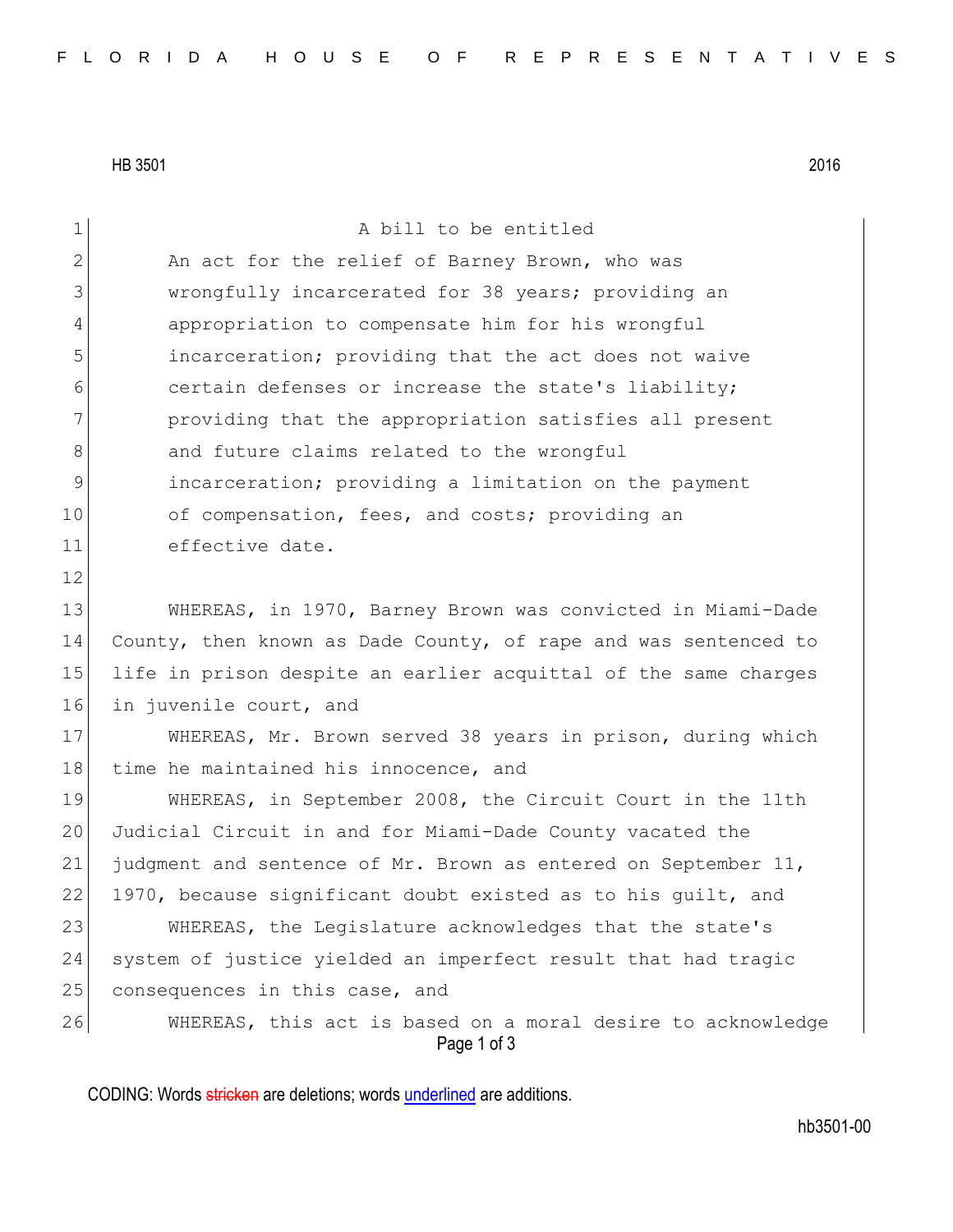HB 3501 2016

Page 2 of 3 27 those who are wrongfully convicted of a felony offense, 28 incarcerated as a result of that conviction, and subsequently 29 determined to be actually innocent, and is not a recognition of 30 a constitutional right or violation, and 31 WHEREAS, the Legislature is providing compensation to Mr. 32 Brown to acknowledge the fact that he suffered significant 33 damages that are unique to him, and 34 WHEREAS, the Legislature intends that any compensation made 35 pursuant to this act be the sole compensation provided by the 36 state for any and all present and future claims arising out of 37 the factual situation described in the preamble of this act, 38 including the wrongful incarceration of Mr. Brown for 38 years, 39 NOW, THEREFORE, 40 41 Be It Enacted by the Legislature of the State of Florida: 42 43 Section 1. The facts stated in the preamble to this act 44 are found and declared to be true. 45 Section 2. The sum of \$1.9 million is appropriated from 46 the General Revenue Fund to the Department of Financial Services 47 for the relief of Barney Brown for the injuries and damages he 48 sustained. 49 Section 3. The Chief Financial Officer is directed to draw 50 a warrant in favor of Barney Brown in the sum of \$1.9 million 51 upon funds of the Department of Financial Services in the State 52 Treasury, and the Chief Financial Officer is directed to pay the

CODING: Words stricken are deletions; words underlined are additions.